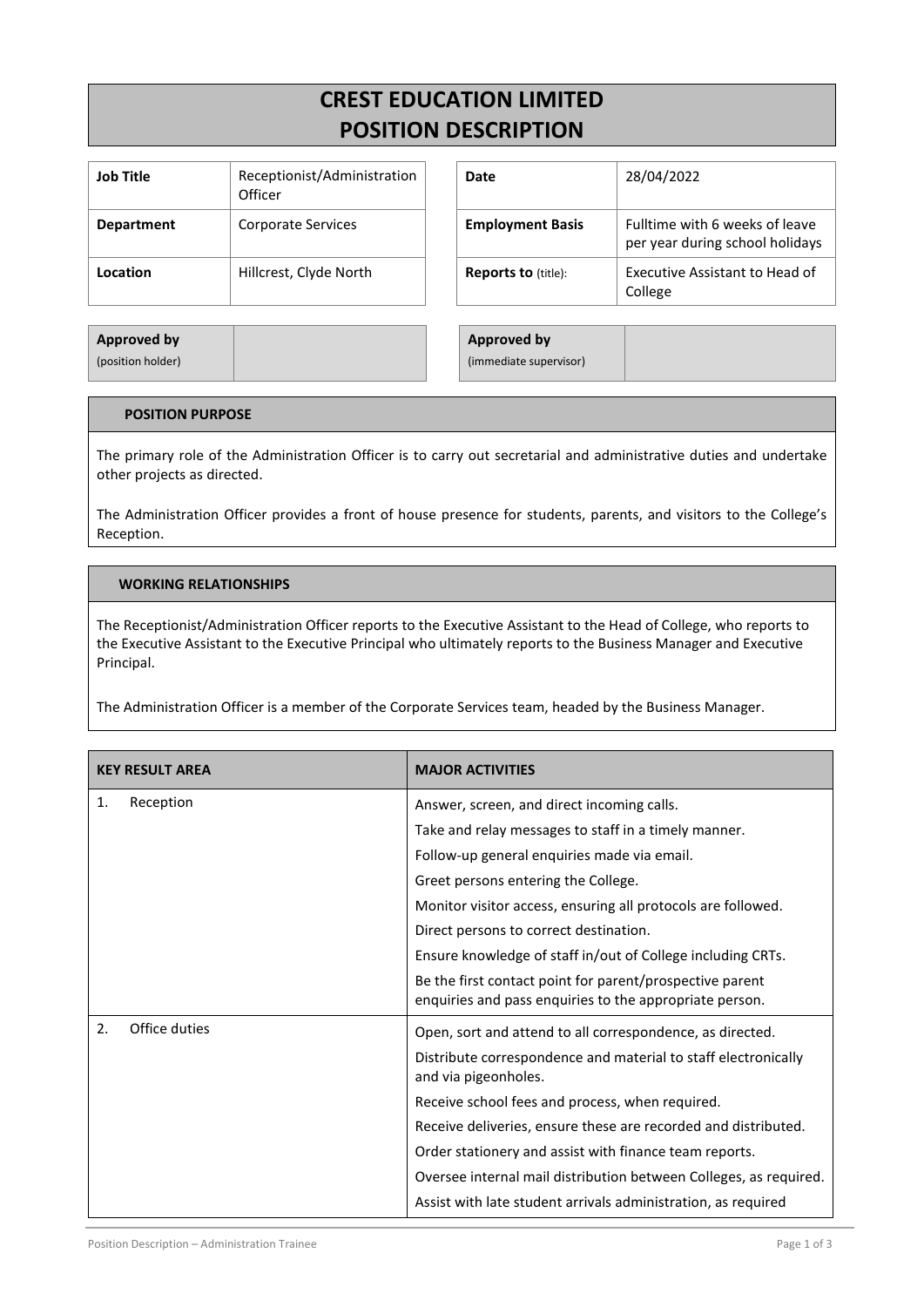| <b>KEY RESULT AREA</b>                                          | <b>MAJOR ACTIVITIES</b>                                                                                                               |
|-----------------------------------------------------------------|---------------------------------------------------------------------------------------------------------------------------------------|
|                                                                 | Record late absences into Synergetic.                                                                                                 |
|                                                                 | Assist EA to Head of College with any delegated secretarial<br>duties or EA to Executive Principal.                                   |
|                                                                 | Key Maintenance – manage staff keys, maintain key registers.<br>Advise Property Services Manager if additional keys to be<br>ordered. |
|                                                                 | Assist with any other tasks, as required.                                                                                             |
| 3.<br>Devotions/Meetings                                        | Attend meetings including staff devotions as timetabled for all<br>staff.                                                             |
| Events and functions*<br>4.                                     | Assist the Corporate Services team with various events and                                                                            |
| *This may involve work outside of normal hours                  | functions during the school year, including and not limited to<br>Open Days, Professional Development, etc.                           |
| Health<br>Safety<br>4.<br>and<br>and<br>Emergency<br>Management | Follow College OHS policies by working safely and supporting<br>others working safely.                                                |
|                                                                 | Support the Office Administrator with the Critical Incident Policy<br>implementation, as necessary.                                   |
| Other duties<br>5.                                              | Provide relief for other Corporate Services staff in other sections<br>of the College, as part of teamwork.                           |
|                                                                 | Be compassionate for students and staff experiencing<br>difficulties.                                                                 |
|                                                                 | Other duties, as delegated by the Office Administrator/Personal<br>Assistant to the Head of College.                                  |

# **KEY SELECTION CRITERIA** (Mandatory)

- Ability to contribute positively to the ethos and culture of Crest Education and willingly uphold the values of Crest Education.
- Relevant experience and interest in administration.
- High level of competency and accuracy in Microsoft Office suite: Outlook (for scheduling and communication), Word, Excel, PowerPoint.
- Ability to learn school management and learning systems and databases (e.g. Synergetic, Timetabler, Accelerus, Crest Connect, SOBS) and accurately enter data.
- High level interpersonal and communication skills..
- Ability to manage filing and archiving systems (electronic and manual).
- Proven ability to work independently, proactively and cope in pressured and demanding situations.
- Ability to be a valuable contributor to a close knit team approach.
- First Aid certificate..

# **PERSONAL CHARACTERISTICS**

- 1. Professionally presented and able to liaise pleasantly and competently with students, parents, visitors and staff.
- 2. Excellent organisational and time management skills able to prioritise
- 3. Highly motivated and able to meet deadlines.
- 4. Flexible approach to work, co-operating with others and work in a team
- 5. Diplomatic and tactful and able to maintain confidentiality about sensitive matters